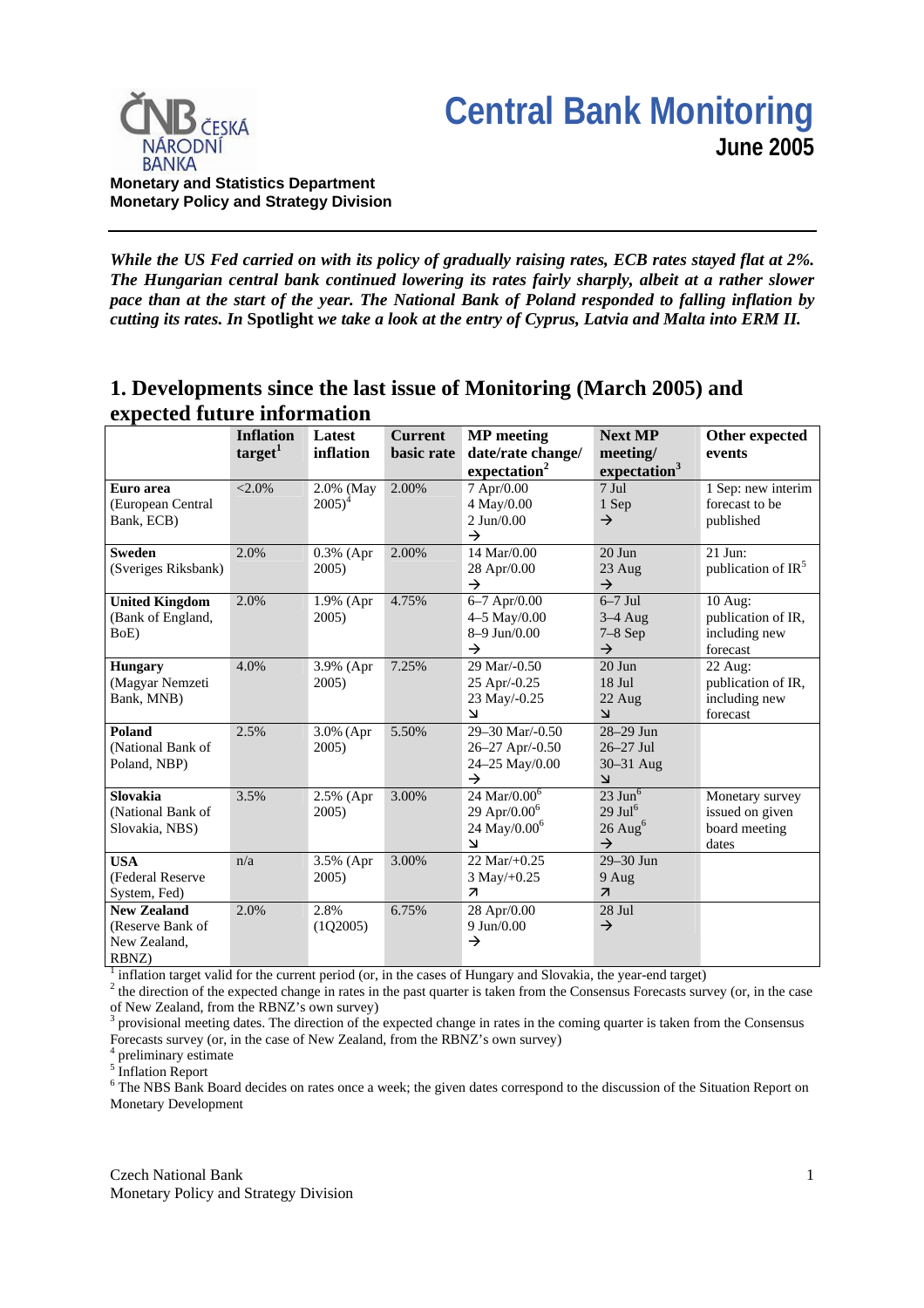## **Central Bank Monitoring Central Bank Monitoring Central Bank Monitoring Central Bank Monitoring Central Bank Monitoring Central Bank Monitoring Central Bank Monitoring Central Bank Monitoring Central Bank Monitoring Centr**

# **2. News**

## **[Three more countries join ERM II](http://www.ecb.int/press/pr/date/2005/html/pr050502.en.html)**

Another three countries – Cyprus, Latvia and Malta – joined ERM II at the start of May. In *Spotlight* we take a closer look at the circumstances surrounding their accession and their prospects of successfully meeting the exchange rate criterion.

## **[ECB criticises revision of Stability and Growth Pact ...](http://www.ecb.int/press/pr/date/2005/html/pr050321.en.html)**

Responding to the changes to the Stability and Growth Pact proposed in March (and later approved) the ECB said: "The Governing Council of the ECB is seriously concerned about the proposed changes to the Stability and Growth Pact. It must be avoided that changes in the corrective arm undermine confidence in the fiscal framework of the European Union and the sustainability of public finances in the euro area Member States." The ECB also assured the public and the markets that it remained firmly committed to maintaining price stability.

#### **[... sells its gold ...](http://www.ecb.int/press/pr/date/2005/html/pr050331.en.html)**

In conformity with the Central Banks' Gold Agreement, the ECB sold 47 tons of gold from its reserves in the first year of the agreement. It also announced that it was not intending to sell more gold before the end of the first year of the agreement.

#### **[... and jointly publishes new journal](http://www.ecb.int/press/pr/date/2005/html/pr050519.en.html)**

The ECB, along with other sponsoring organisations, in May launched the publication of a new quarterly publication, the *International Journal of Central Banking* (IJCB), available free of charge and in full at [www.ijcb.org.](http://www.ijcb.org) The IJCB features articles on central bank theory and practice, with a special emphasis on monetary and financial stability. Its Managing Editor is Ben S. Bernanke, currently a Federal Reserve Board Governor and an economic adviser to President Bush.

#### **[Riksbank appoints Kenneth Rogoff as adviser](http://www.riksbank.com/templates/Page.aspx?id=16877)**

Kenneth Rogoff is a Harvard professor and one of the world's leading researchers in the field of monetary policy, exchange rates and international capital flows. He also has experience of practical policy implementation from the Fed and the IMF. The Riksbank's external advisers assist its Executive Board with economic assessments, provide concrete advice and facilitate its contacts with the international research community.

#### **[BoE: Paul Tucker reappointed to MPC](http://www.bankofengland.co.uk/publications/news/2005/059.htm)**

Paul Tucker, Executive Director for Markets, has been reappointed by Bank of England Governor Mervyn King, after consultation with Chancellor of the Exchequer Gordon Brown, for a further threeyear term as a member of the Monetary Policy Committee (MPC). Another MPC member, Marian Bell, whose term of office ended in June, is to be replaced by David Walton, Chief European Economist for investment bank Goldman Sachs.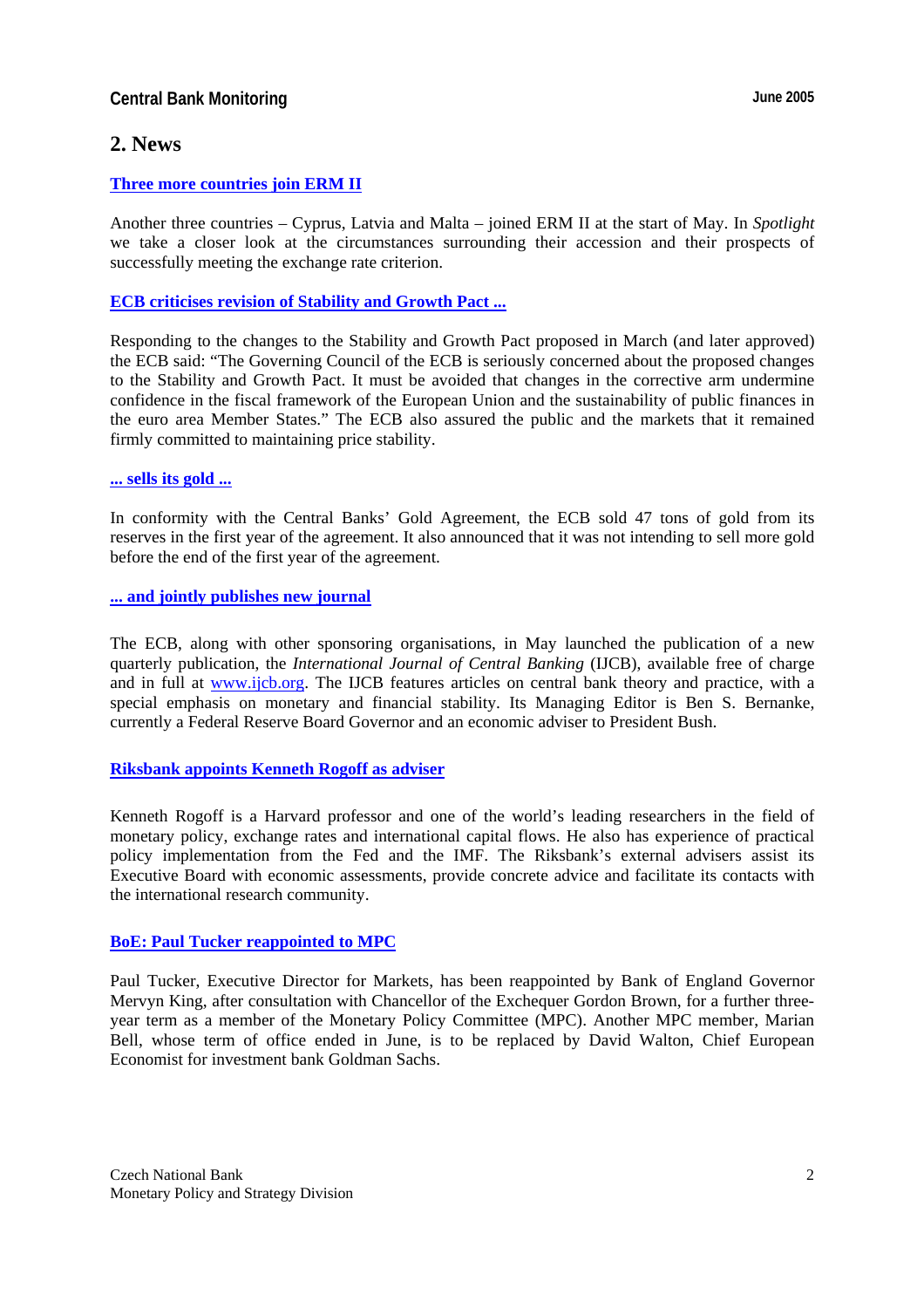## **Central Bank Monitoring Central Bank Monitoring Central Bank Monitoring Central Bank Monitoring Central Bank Monitoring Central Bank Monitoring Central Bank Monitoring Central Bank Monitoring Central Bank Monitoring Centr**

#### **[National Bank of Poland launches new forecasting model](http://www.nbp.pl/publikacje/materialy_i_studia/Ms194.pdf)**

As from May the NBP's forecast is based on a new model called ECMOD. The model consists of five interlinked modules – the real economy (demand and supply sides), nominal variables, external developments, fiscal developments and policy-making rules. It contains 100 equations, 15 of them behavioural. Simultaneously with the switch to the new model the NPB started publishing its GDP forecast in fan chart form. The published forecasts are still based on the assumption of constant interest rates.

## **[National Bank of Slovakia starts publishing fan charts ...](http://www.nbs.sk/BIATEC/BIA05_05/19_21.PDF)**

According to an article published in the journal *BIATEC* issued by the NBS, the Slovak central bank is to start publishing its medium-term inflation forecast in fan chart form this year. The chart was presented together with the NBS's April forecast, which indicates an undershooting of this year's target and approximate fulfilment of the target in 2006. According to this chart, annual inflation at the end of 2006 will, with 90% probability, lie within the range 0.2% to 4.0%.

#### **[... based on a new model ...](http://www.nbs.sk/BIATEC/BIA04_05/15_23.PDF)**

The preceding issue of the same journal carried a related article describing a new medium-term NBS model, produced with the technical assistance of the IMF and the CNB. It is a "gap model" and is based on estimating the deviations of economic indicators from their equilibrium trend. The model comprises around 100 equations, eight of them behavioural, including the central bank's reaction function. However, it is not yet clear whether the NBS's forecasts will contain the model-forecasted evolution of monetary policy.

#### **[... and publishes national euro adoption plan together with Slovak Finance Ministry](http://www.nbs.sk/PRESS/TS050520_2.HTM)**

The plan has been published on the [Slovak Finance Ministry website](http://www.finance.gov.sk/mfsr/mfsr.nsf/0/e5a6447d9d4f5583c1257007003348e3/$FILE/material.pdf) for comments from other government departments. The envisaged euro introduction date – for both cash and non-cash payments – is 1 January 2009. ERM II entry is expected in the first half of next year, and fulfilment of the other Maastricht criteria in 2007.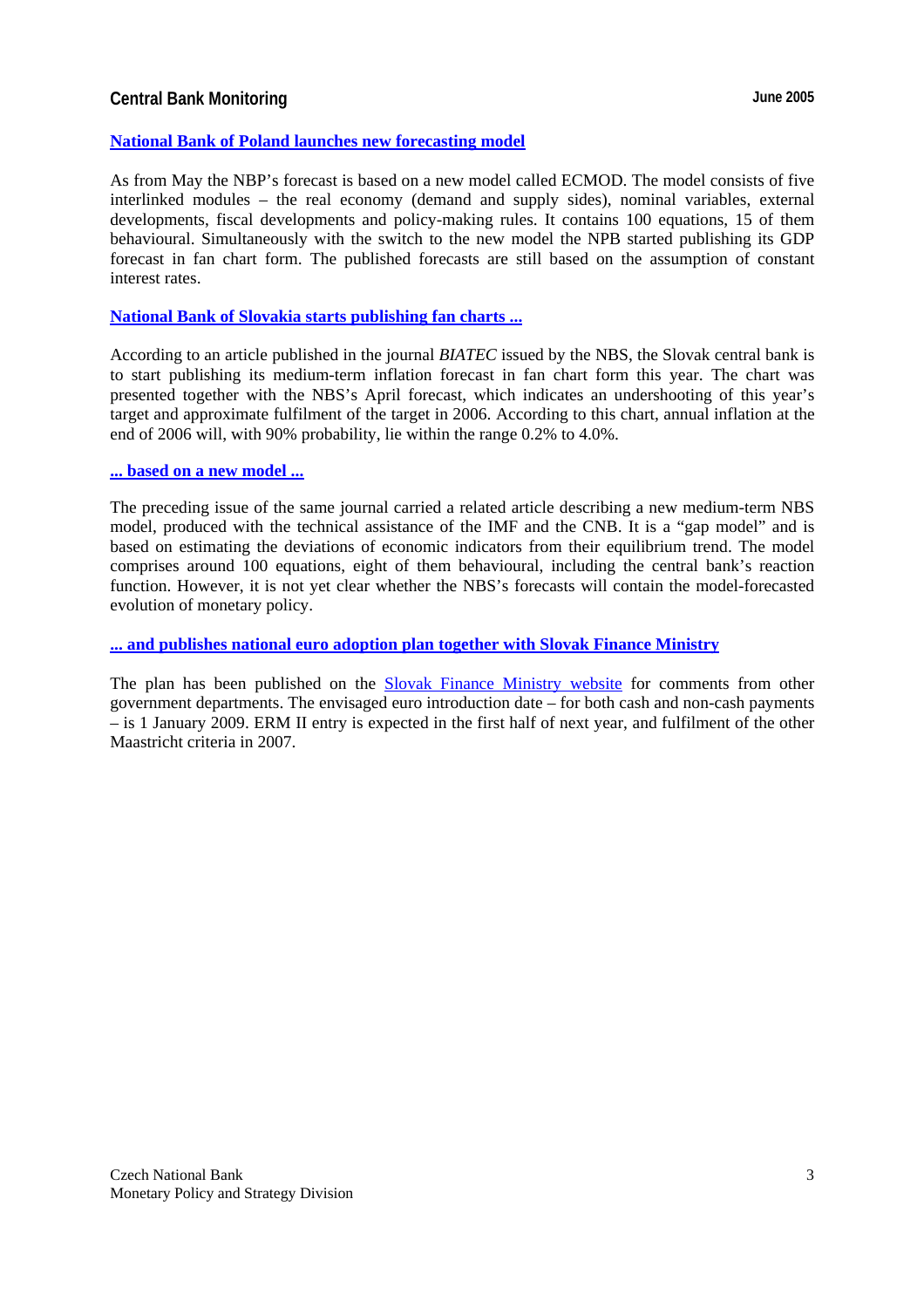# **3. Spotlight: Cyprus, Latvia and Malta join ERM II**

*Another three countries – Cyprus, Latvia and Malta – joined ERM II at the start of May. The "new recruits" have much in common with the three countries that entered ERM II a year earlier – they are all small open economies with a fixed exchange rate system and intend to stay in ERM II only for as long as is necessary. In the cases of Cyprus and Latvia, the parity was set at the existing central rate. Malta fixed its parity at its last exchange rate level.* 

#### **Predecessors' experience**

It is a year since the first three countries from the group of new EU member states – Estonia, Lithuania and Slovenia – joined ERM II. Their stay in the mechanism has been a successful and their currencies have not been exposed to major speculative attacks. As regards Estonia's economy and prospects of satisfying the Maastricht criteria, there has been a slight fall in its current account deficit (12.7% in 2004), but a simultaneous sharp rise in inflation (4.7% in April 2005). Lithuania has seen a similar rise in inflation (3.2% in April 2005), coupled with a widening of its current account deficit (7.1% of GDP in 2004). Slovenia, by contrast, has recorded a modest decrease in inflation (2.7% in April) and its current account deficit remains very small (0.4% in 2004).

#### **Parity settings came as no surprise**

More EU member states joined ERM II with effect from 2 May 2005. The key decision as regards joining ERM II is the setting of the central parity rate. In the case of Cyprus, it was set at the existing parity rate (see Table 1), and the wide fluctuation band (±15%) was also retained. Similarly, Latvia kept its previous fixed exchange rate regime, adopting a parity equal to the previous anchor along with a unilateral commitment to maintain its exchange rate within a narrow band of  $\pm 1\%$ . Prior to ERM II entry, the Maltese lira had been fixed to a basket of three currencies (euro, dollar, pound), so its ERM II central parity was set at the lira's last exchange rate against the euro. Malta decided unilaterally to continue its practice of maintaining its rate at this parity.

#### **Potential conflict between fixed exchange rate and other criteria**

Fixing currencies against the euro can potentially conflict with the inflation criterion. In the case of the new members of the ERM II club, however, one can argue that this risk is low. First of all, these countries have highly open economies with close links to the euro area nations, so fixing the exchange rate helps to stabilise the domestic price level. Second, all of them have a relatively long experience with a fixed rate, and this experience demonstrates their ability to reduce inflation within such a system. Third, all of them are maintaining a positive interest rate differential vis-à-vis the euro (Cyprus at 1.75%, Latvia at 2.00% and Malta at 1.25%), which is tightening domestic monetary conditions and curbing excessive price growth. The only country in any real danger of failing to satisfy the inflation criterion is Latvia, which has the lowest price level (55% of the EU average in 2003) and which posted the highest inflation rate in 2004 (6.2% on average).

The fiscal criteria could pose a much bigger hurdle. Cyprus and Malta both had a deficit of 5.2% of GDP in 2004 and their government debt significantly exceeds 60% of GDP (Cyprus 74.9% and Malta 73.2% in 2004). The entry agreement therefore explicitly commits Malta and Cyprus to implementing sound fiscal policy and lowering their debt.

In Latvia's case, an over-high current account deficit could be a barrier to eurozone entry, as it could be interpreted as a major tension endangering successful participation in the euro area. According to an ECB estimate, Latvia's current account deficit was more than 12% in 2004 (the ECB estimated the sustainable deficit at no more than 9.7%). Cyprus and Malta currently have much lower deficits, thanks mainly to surpluses on services.

# **Interesting circumstances**

Czech National Bank Monetary Policy and Strategy Division